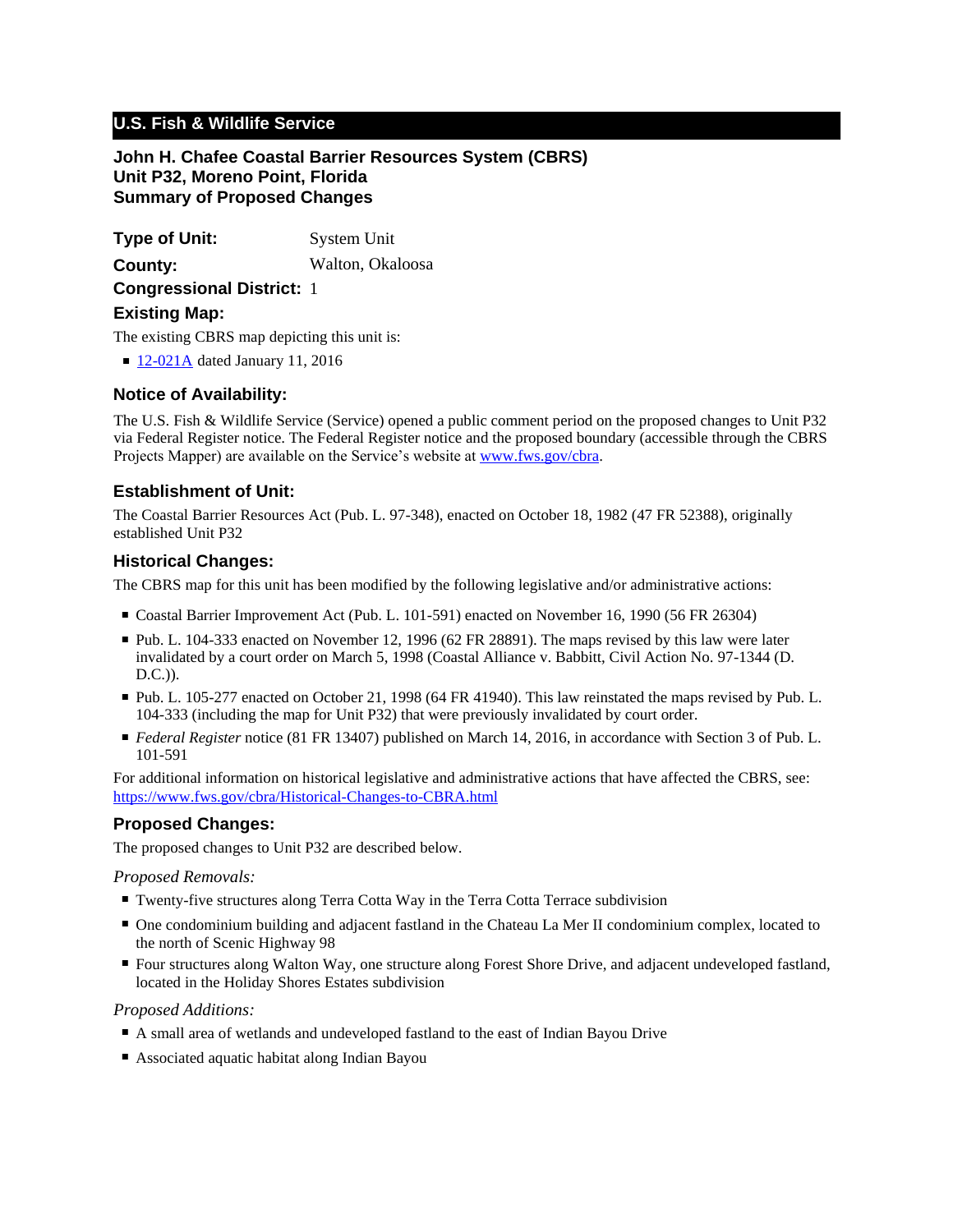#### *Proposed Reclassifications:*

- From System Unit P32 to Otherwise Protected Area (OPA) Unit P32P: The eastern portion of Henderson Beach State Park
- From OPA Unit P32P to System Unit P32: An area of privately owned fastland, including a Gulf Power Company facility, located to the north of Henderson Beach State Park and to the south of the Emerald Coast Parkway

#### *Other Modifications/Information:*

- A minor area owned by Okaloosa County and held for conservation and/or recreation known as James Lee Park is currently located within System Unit P32. This area is not proposed for reclassification to an OPA.
- A minor portion of the Miramar Regional Public Beach Access (owned by Walton County and held for conservation and/or recreation) is currently located within System Unit P32. This area is not proposed for reclassification to an OPA.

For information about the Service's guiding principles and criteria for assessing CBRS boundary modifications, visit www.fws.gov/cbra/maps/Boundary-Modifications.html.

# **Technical Corrections Assessment:**

A technical correction is a correction to a CBRS map to fix a legitimate mapping error. The Service receives numerous requests from property owners and other interested parties who seek to remove areas from the CBRS based on an alleged "technical mapping error." The Service considers a technical mapping error to be a mistake in the delineation of the CBRS boundaries that was made as a result of incorrect, outdated, or incomplete information (often stemming from inaccuracies on the original base maps). The Service generally does not recommend removal of areas from the CBRS unless there is clear and compelling evidence that a technical mapping error led to their inclusion within the CBRS. In order to determine whether a technical mapping error exists, the Service conducts a comprehensive review of the history of the CBRS unit in question which generally includes an assessment of the Service's background records for the unit, the controlling and historical CBRS maps of the area, the historical development status of the area, aerial imagery, and any materials submitted by interested parties. When the Service determines that a technical correction to a map is warranted, we prepare a new comprehensively modernized map for the area. The updated map becomes effective only if adopted through legislation enacted by Congress.

The Service was first contacted about Unit P32 in 2006 by a private property owner who sought to remove properties along Scenic Highway 98 (also known as old U.S. Highway 98) from the CBRS. Following that first request, the Service received additional requests from other property owners who also sought the removal of certain properties from Unit P32. The developments included in these requests are The Inn at Crystal Beach condominiums, The Henderson Park Inn, Henderson Beach Resort (a planned multi-phase resort development that will include a resort hotel, convention center, water park, and multiple multi-density residential units), and the Destiny Shores, Shores of Crystal Beach, Emerald Bay, and Kelly Plantation subdivisions. The City of Destin also contacted the Service seeking to remove all properties along Scenic Highway 98 and requesting the elimination of the entire unit from the CBRS. The interested parties assert that (1) all properties along Scenic Highway 98 had full infrastructure when the area was first included in 1982 within the CBRS and therefore should be removed from the CBRS, and (2) Unit P32 never met the "environmental criteria" of a CBRS unit and therefore the unit should be eliminated in its entirety.

#### *Service Findings*

The Service has carefully assessed the information submitted over the years by the private property owners and the City of Destin as well as the materials that are typically reviewed as part of a technical correction assessment. The Service found that the area within Unit P32 met the CBRA criteria for an undeveloped coastal barrier when it was first included in 1982 within the CBRS. Therefore, the Service does not recommend remapping the unit to remove from the CBRS the properties fronting Scenic Highway 98, or removing Unit P32 in its entirety from the CBRS. The Service did identify three mapping errors affecting Terra Cotta Terrace, Chateau La Mer II, and Holiday Shores Estates. CBRA's development criteria and the Service's findings related to this technical correction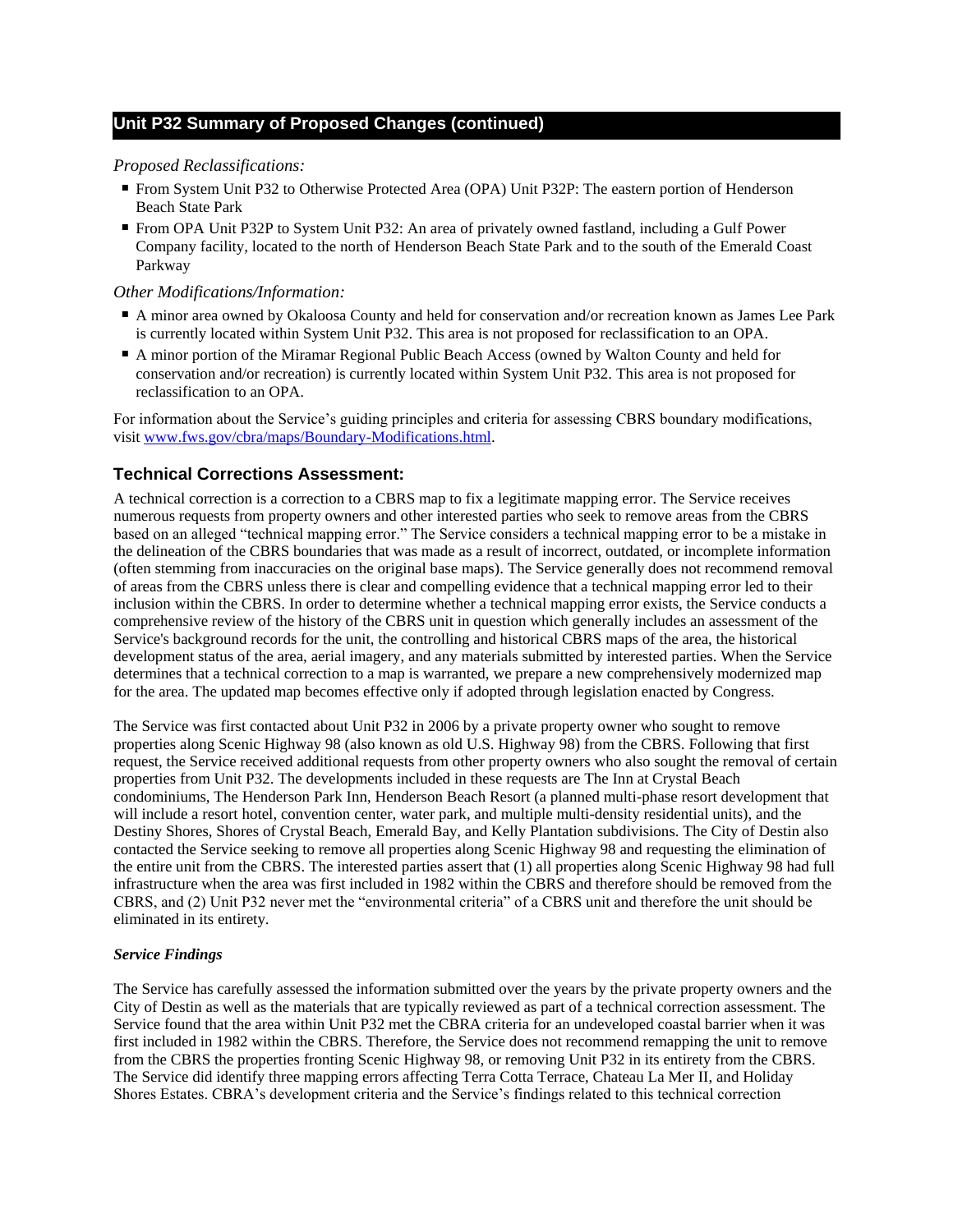assessment are explained in further detail below**.**

#### *CBRA Development Criteria*

CBRA requires that the Service consider the following criteria in determining whether a coastal barrier was undeveloped at the time of inclusion within the CBRS: (A) the density of development was less than one structure per five acres of land above mean high tide; and (B) there was existing infrastructure consisting of (i) a road, with a reinforced road bed, to each lot or building site in the area; (ii) a wastewater disposal system sufficient to serve each lot or building site in the area; (iii) electric service for each lot or building site in the area; and (iv) a fresh water supply for each lot or building site in the area  $(16$  U.S.C.  $3503(g)(1)$ ).

Density of Development: The Service's review of Unit P32 considered the density of development that existed on-the-ground when the unit was designated in 1982. Our records indicated that Unit P32 was comprised of 2723 acres of fastland (i.e., land above mean high tide) and contained 12 structures in 1982. Therefore, the density of development on-the-ground was about one structure per 227 acres of fastland, well below the statutory density threshold to be considered "undeveloped" under CBRA.

Level of Infrastructure: The Service's review of Unit P32 also considered the level of infrastructure that was on-the-ground and available to each lot or building site as of March 15, 1982 (which was the cutoff date for analysis of on-the-ground conditions as specified in a notice published in the *Federal Register* (47 FR 35696) on August 16, 1982). In 1982, what is now known as Scenic Highway 98 spanned the entire length of the coast in Unit P32 and had a main trunk line of infrastructure along it. Along the highway, three areas with clusters of development already on-the-ground prior to 1982 were excluded from the CBRS. The definitions and delineation criteria that were originally published by the Department of the Interior (Department) in the *Federal Register* on August 16, 1982, state that, "The presence on a coastal barrier of a single road, or even a through highway, plus associated electric transmission and water and sewer lines in this highway corridor does not constitute the necessary full complement of infrastructure necessary to support development." This is essentially the level of infrastructure that existed within Unit P32 when it was originally designated (with the exception of the three areas noted above that were excluded from the unit). Congress did not intend to include within the CBRS those areas that were clearly being developed or capitalized on-the-ground; however, a general availability of utilities along a through highway does not meet this requirement.

Additionally, the Department's 1982 definitions and delineation criteria state that, "The existence of intensive private capitalization on-the-ground within a coastal barrier area is the most significant indicator of its development status." The maps adopted by Congress sought to exclude intensively capitalized, privately financed subdivisions with many lots where a full complement of infrastructure was available to each lot. The rationale in excluding such subdivisions was that when private funds were used to provide a full complement of infrastructure throughout the subdivision, it was expected the structures would be built in the near future. Lands without this intensive level of infrastructure were included in the CBRS.

#### *Additional Considerations*

Another issue raised by the interested parties is that Unit P32 never met the "environmental criteria" of a CBRS unit and should be eliminated in its entirety. The "environmental criteria" referred to correspond to a section on the Service's CBRA website that describes the value of coastal barriers: they contain habitats that support a variety of fish and wildlife, protect mainland communities from severe storms, serve as popular vacation destinations and support local economies. However, these are not the criteria that are used in determining whether an area may be appropriate for removal from the CBRS. Instead, when the Service assesses potential modifications to the CBRS, we consider the following guiding principles and criteria: (1) whether the area may reasonably be considered a coastal barrier feature or related to a coastal barrier ecosystem, (2) whether inclusion of the area is rationally related to the purposes of the CBRA, (3) whether the number of structures or complement of infrastructure on-the-ground exceeded the threshold for the area to be considered undeveloped (as described above), and (4) whether the CBRS boundary lines on the maps precisely follow the underlying features they were intended to follow on-the-ground.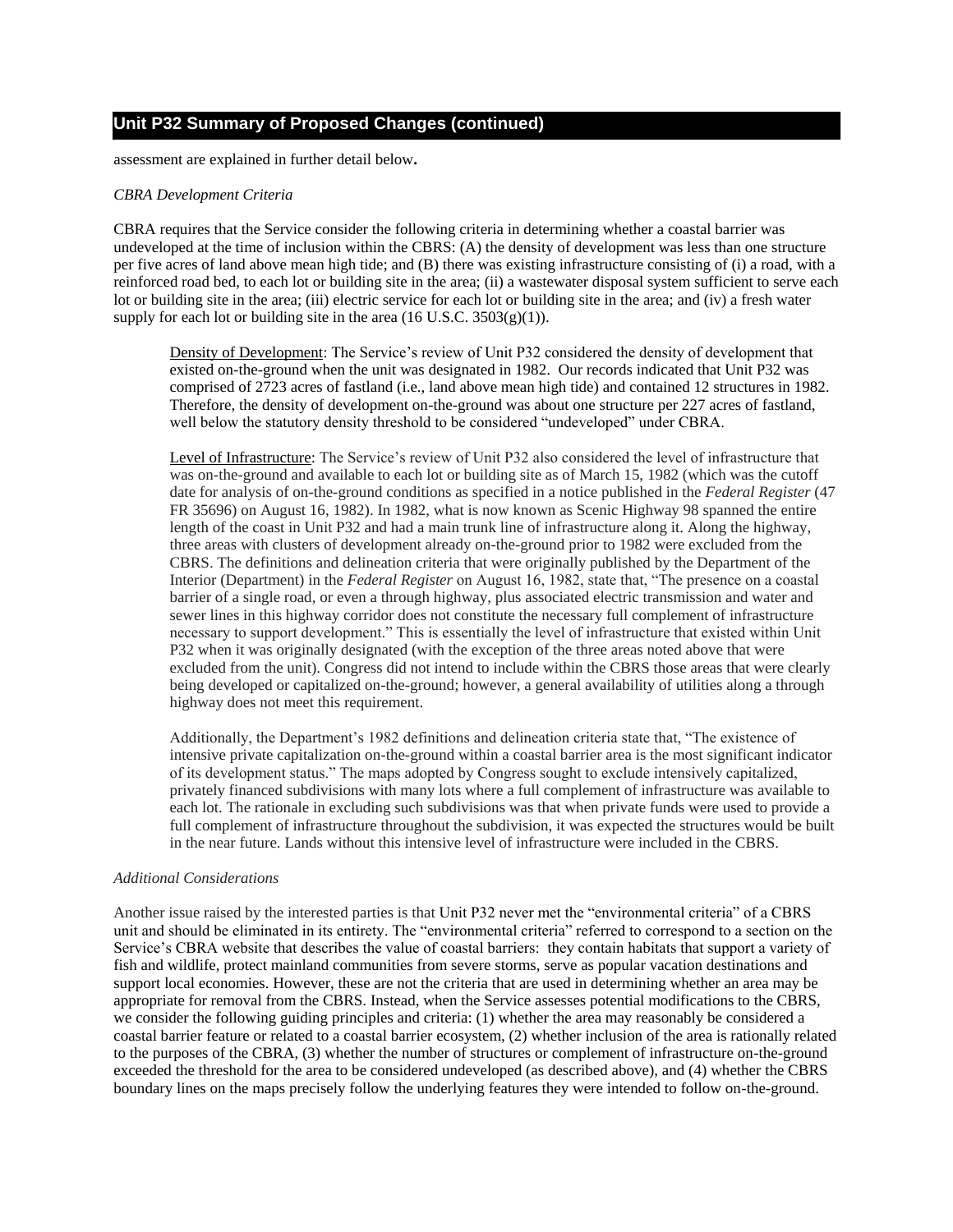The Department developed the original CBRS maps in 1982 following a lengthy process involving reviews of aerial photography, on-the-ground inspections, several public information sessions, and two lengthy comment periods. There were 12 structures and a main road on the ground when the area was included within Unit P32. The unit was reviewed again in the mid-1980s and additional comment periods were held in 1985 and 1987. Congress reaffirmed the unit through the Coastal Barrier Improvement Act in 1990. The Service has reviewed this area yet again, and found that the designation of Unit P32 as an undeveloped coastal barrier in 1982 was appropriate (with minor modifications to correct the errors described below). The CBRA legislative history (House Report 97-841 Part 1) states that "it is the intent of this legislation that those who choose to develop within the Coastal Barrier Resources System after enactment do so at their own risk. Recommending changes to such units for this purpose would obviously not be consistent with the intent of this legislation."

#### *Terra Cotta Terrace, Chateau La Mer II, and Holiday Shores Estates*

During the Service's comprehensive review of Unit P32, three mapping errors were identified affecting 31 total structures in the Terra Cotta Terrace subdivision, the Chateau La Mer II condominium complex, and the Holiday Shores Estates subdivision. For the Terra Cotta Terrace subdivision, the Service's assessment (based on the level of development on-the-ground in 1996 and the statutory CBRA development criteria) indicates the portion of the subdivision that was added to the CBRS in the 1996/1998 revision is appropriate for removal from Unit P32. For the Chateau La Mer II condominium complex, the Service found clear and compelling evidence that an error was made on the north side of the complex in the transcription of the CBRS boundary from the draft map that was reviewed and approved by Congress to the official map dated October 24, 1990. This property, which had structures on-the-ground in 1982, was originally intended to be excluded from Unit P32. Similarly, for the Holiday Shores Estates subdivision, the Service found clear and compelling evidence that a transcription error was made along the portion of the boundary that was intended to follow the east side of Walton Way, and an area containing structures that were on-the-ground at the time was inadvertently added to the CBRS.